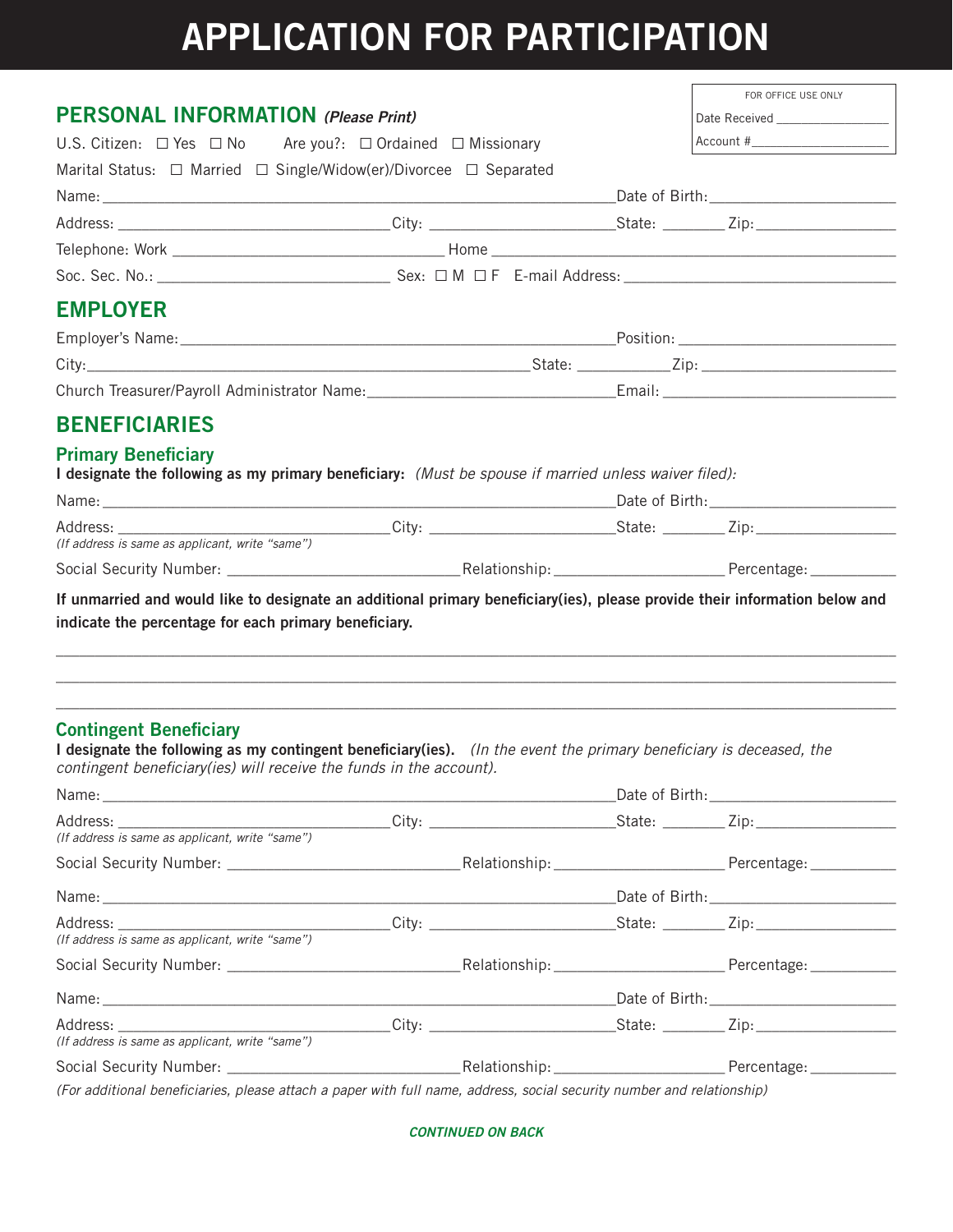# **APPLICATION FOR PARTICIPATION**

## **TERM LIFE INSURANCE**

Group term life insurance is available through Guardian Insurance Company for enrollees who are under 65 years of age. The Basic Term Life Coverage is \$25,000 (for as long as you have a retirement plan with the Board of Retirement). The monthly premium of \$16.50 is deducted from the contributions to your retirement account. For more information regarding this Group Term Life Insurance, please see the included Life Benefit Summary or go to our website at www.boardofretirement.com.

 $\Box$  Yes, I want this Group Term Life Insurance coverage. Please fill out the Life Insurance application included in this packet.

 $\Box$  No, I do not want this Group Term Life Insurance coverage.

### **INVESTMENT** OPTIONS

We offer flexible investment options to help you reach your retirement goals. You can find more information in our retirement prospectus or online at www.boardofretirement.com/investment-plan-options/. Please make your investment selections on the investment selection form.

### **CERTIFICATION**

I am a salaried employee of a Free Will Baptist church or agency for at least 20 hours per week.

Signature: \_\_\_\_\_\_\_\_\_\_\_\_\_\_\_\_\_\_\_\_\_\_\_\_\_\_\_\_\_\_\_\_\_\_\_\_\_\_\_\_\_\_\_\_\_\_\_\_\_\_\_\_\_\_\_\_\_\_\_\_\_\_\_Date: \_\_\_\_\_\_\_\_\_\_\_\_\_\_\_\_\_\_\_\_\_\_\_\_\_\_\_\_\_\_\_

## **REFERRAL**

How did you hear about us? \_\_\_\_\_\_\_\_\_\_\_\_\_\_\_\_\_\_\_\_\_\_\_\_\_\_\_\_\_\_\_\_\_\_\_\_\_\_\_\_\_\_\_\_\_\_\_\_\_\_\_\_\_\_\_\_\_\_\_\_\_\_\_\_\_\_\_\_\_\_\_\_\_\_\_\_\_\_\_\_\_\_\_

The retirement account provided by the Board of Retirement & Insurance is not insured or guaranteed by the Federal Deposit Insurance Corporation or any other government agency.



**FREE WILL BAPTIST BOARD OF RETIREMENT** P.O. Box 5002 • Antioch, TN 37011-5002 • 615.731.6812 • 877.767.7738 www.boardofretirement.com